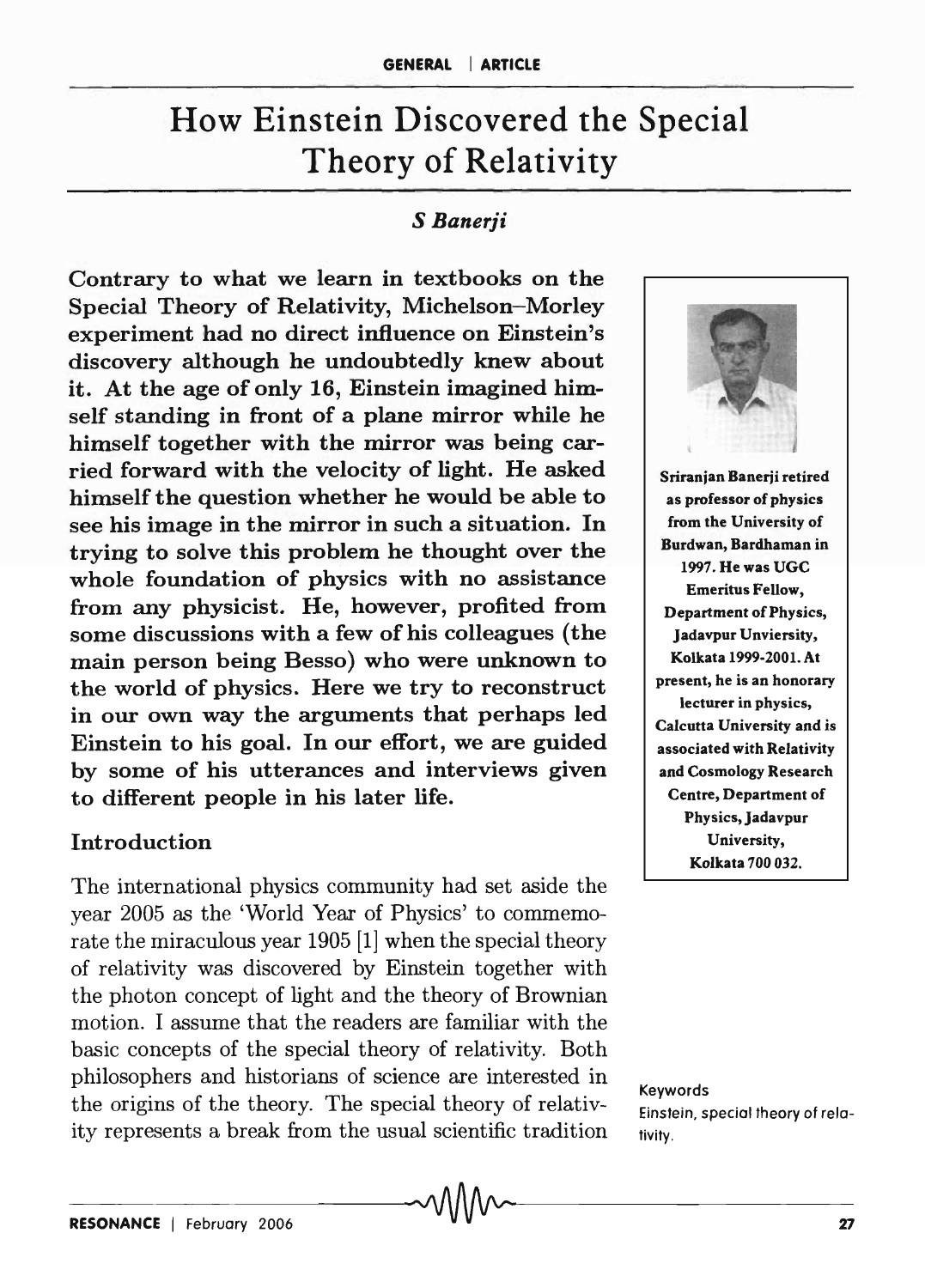Einstein's work provided "a principle, a procedure and an explanation."

in the sense that most other scientists questioned certain scientific theories but Einstein questioned the very axioms which formed the foundations of physics. According to Whitehead, Einstein's work provided "a principle, a procedure and an explanation."

Many people are curious to know the exact steps that led Einstein to the discovery. Two weeks before his death Einstein told Bernard Cohen that he thought that the worst person to document any ideas about how discoveries are made is the discoverer. He believed that the historian is likely to have a better insight into the thought processes of a scientist than the scientist himself [1].

My aim here is to try to reconstruct the processes that led Einstein to the final result as an inference from various historical facts. Einstein wrote in his autobiographical notes [2]: "The exposition of that which is worthy of communication does nonetheless not come easy: today's person of 67 is by no means the same as the one of ... 20, .. .it is well possible that such an individual in retrospect sees a uniformly systematic development, whereas the actual experience takes place in kaleidoscopic particular situations"

Einstein's original papers and books do not show us the path which he originally followed to derive the postulates. Normally in textbooks on relativity the authors start from the result of Michelson-Morley experiment, state the two postulates of relativity and derive the equations of Lorentz transformation from them. Einstein's original paper (3] starts from the two postulates but does not mention the experiment. Shankland, therefore, asked Einstein in 1950 as to how he was influenced by the Michelson-Morley experiment [4]. Einstein replied that he had learnt about it by reading Lorentz's book published in 1895 but had not known the details. He added that the experimental results which influenced him more were Bradley's observations on aberration and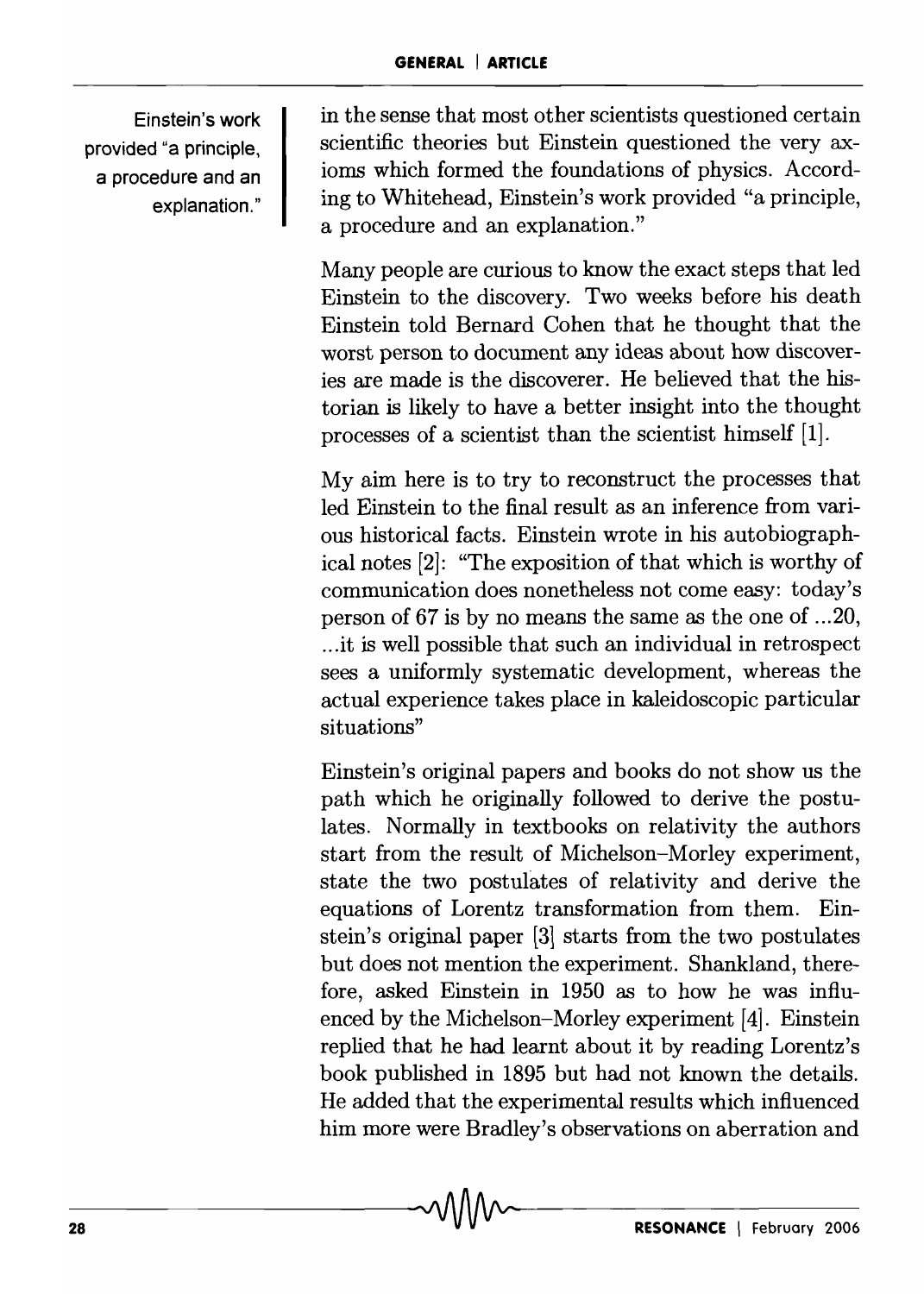Fizeau's measurements on the speed of light in flowing water. We must remember that Einstein was then a mere clerk in the patent office at Berne, where no research journal was available. A book by Lorentz published in 1895 was available in the library and was read by Einstein. In the 1905 paper [3] referred to above Einstein wrote about "unsuccessful attempts to discover any motion of the Earth relative to the light medium" In the next sentence he stated "...as has already been shown to the first order of small quantities, the same laws of electrodynamics and optics will be valid in all frames of reference, for which the equations of mechanics hold good" But the Michelson-Morley experiment deals with the second order in the small quantity  $v/c$ . This shows that Einstein did not include this experiment among "unsuccessful attempts"

Shankland also asked Einstein in 1950 [4] as to how long the latter had worked on the special theory of relativity before 1905. Einstein told him that he had started at the age of 16 and worked for ten years; first as a student when, of course, he could only spend part time on it, but the problem was always with him. Einstein imagined himself standing in front of a plane mirror. He further imagined that he was carried in the forward direction together with the mirror at the speed of light. He asked himself the question if he would be able to see his face in the mirror in such a situation. Rays of light starting from different points of his face would proceed towards the mirror, get reflected and reach his eye which would see his face. According to Galileo and Newton these light rays would have zero velocity relative to Einstein if he moved forward with the same speed as light. Einstein argued that since light waves follow Maxwell's equations, if we transform to the frame of reference moving with the speed of light  $c$ , light waves would appear to be stationary and non-advancing.

The experimental results which influenced Einstein more were Bradley's observations on aberration and Fjzeau's measurements on the speed of light in flowing water.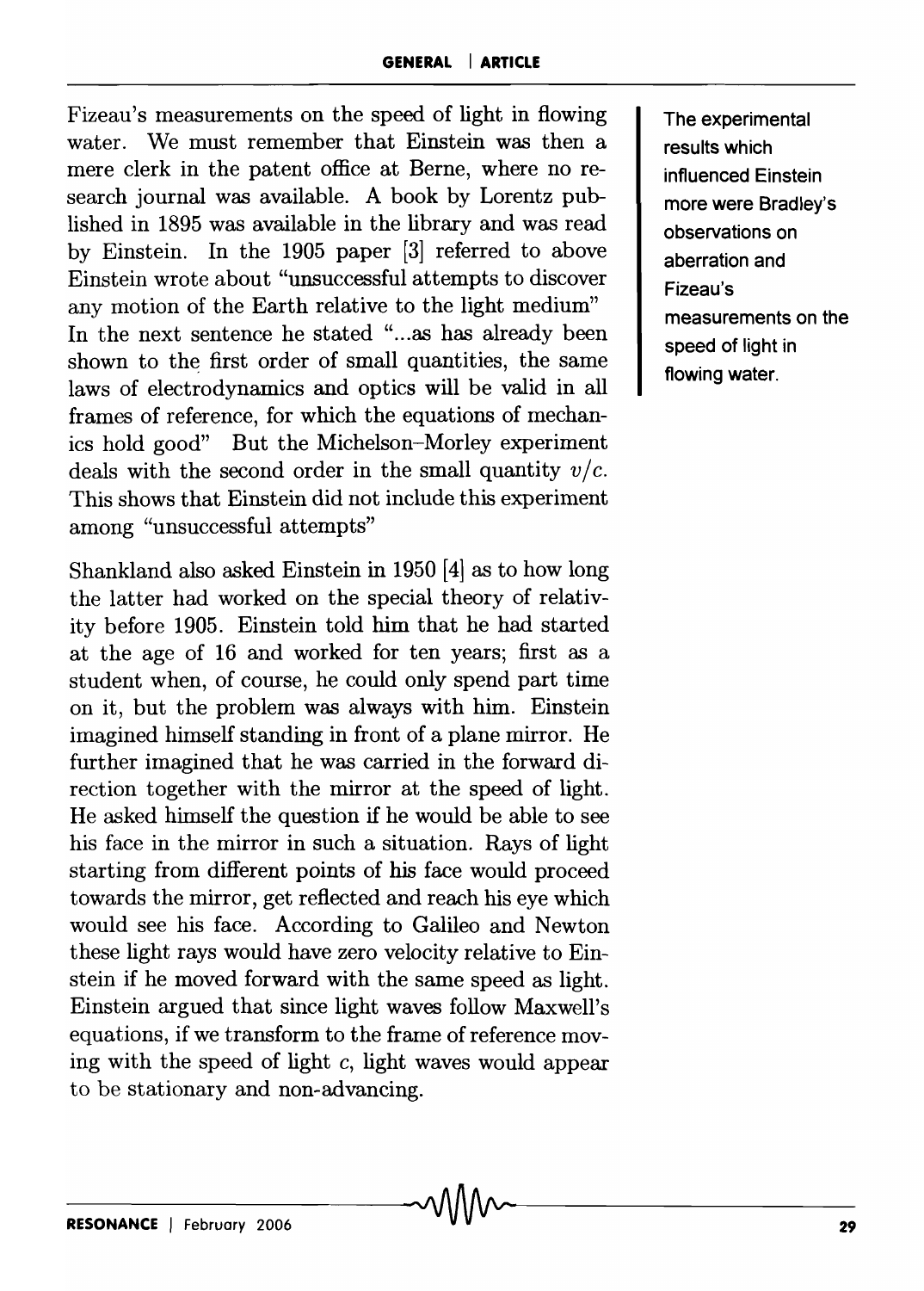# The Absence of a Stationary Non-Advancing Electromagnetic Wave

Maxwell's equations in matter-free space are:

$$
\text{div }\mathbf{E} = 0 \tag{1a}
$$

$$
\text{div }\mathbf{H} = 0 \tag{1b}
$$

$$
\operatorname{curl} \mathbf{E} = -\frac{1}{c} \frac{\partial \mathbf{H}}{\partial t} \tag{1c}
$$

$$
\operatorname{curl} \ \mathbf{H} = \frac{1}{c} \ \frac{\partial \mathbf{E}}{\partial t} \tag{1d}
$$

Taking the curl of both sides of (Ic) we obtain

curl curl 
$$
\mathbf{E} = -\frac{1}{c} \frac{\partial}{\partial t}
$$
 (curl **H**).

Using (Id) we then get

grad div 
$$
\mathbf{E} - \nabla^2 \mathbf{E} = -\frac{1}{c^2} \frac{\partial^2 \mathbf{E}}{\partial t^2}
$$
.

On account of (Ia) we get

$$
\nabla^2 \mathbf{E} = \frac{1}{c^2} \frac{\partial^2 \mathbf{E}}{\partial t^2}.
$$
 (2)

Similarly taking the curl of (Id) and using (Ic) and (Ia) we get

$$
\nabla^2 \mathbf{H} = \frac{1}{c^2} \frac{\partial^2 \mathbf{H}}{\partial t^2}.
$$
 (3)

The two wave equations (2) and (3) can be written in the combined form:

$$
\nabla^2 \mathbf{\Psi} = \frac{1}{c^2} \frac{\partial^2 \mathbf{\Psi}}{\partial t^2},\tag{4}
$$

where  $\Psi$  is either E or H.

A solution of (4) is of the form:

$$
\mathbf{\Psi} = f(\mathbf{k}.\mathbf{r} - ct) = f(lx + my + nz - ct), \qquad (5)
$$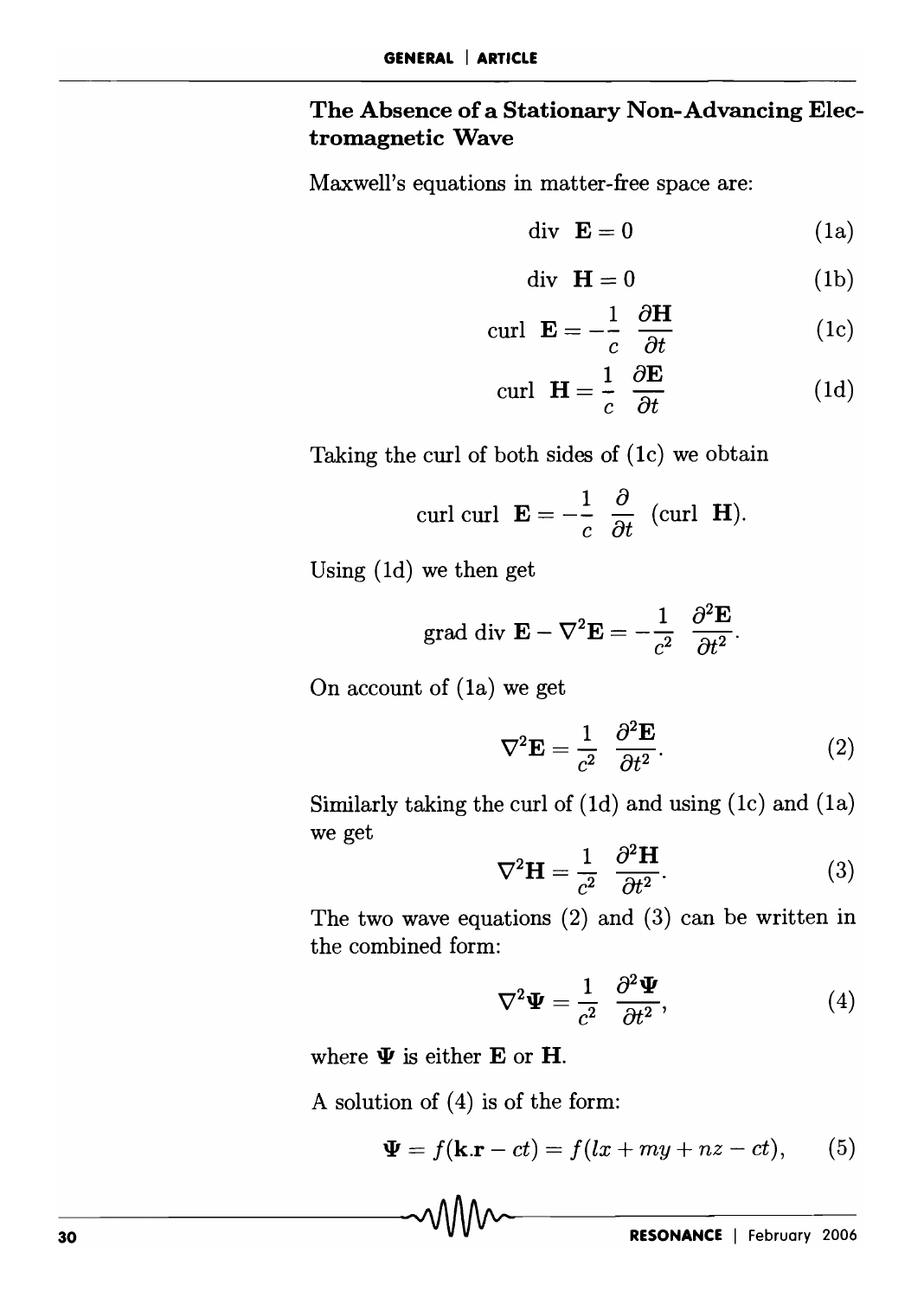

where  $k$  is the propagation vector with the components  $(l, m, n)$ , which are the direction cosines of the light ray with respect to the axes  $(x, y, z)$  of the inertial frame S *(Figure 1).* 

The equations of Galilean transformation are:

$$
\mathbf{r}' = \mathbf{r} - \mathbf{v}t \tag{6a}
$$

$$
t'=t \tag{6b}
$$

where  $\bf{v}$  is the relative velocity between two inertial frames 8 and 8'.

Hence the solution of the wave equation in 8' in place of (5) is:

$$
\Psi' = f\{\mathbf{k}.(\mathbf{r}' + \mathbf{v}t') - ct'\} = f\{\mathbf{k}.\mathbf{r}' - (c - \mathbf{k}.\mathbf{v})t'\}.
$$
 (7)

Thus we see that in the frame  $S'$  the velocity of light is  $(c - \mathbf{k} \cdot \mathbf{v})$  which is different in different directions. It follows logically that (7) will be a solution of the transformed form of the differential equation (4) in the 8' frame. For simplicity we take the two frames 8 and 8' with their axes parallel and the relative velocity *v* along the  $x$  and  $x'$  axes. We further assume that the origins  $O$ and O' coincide at  $t = t' = 0$ . In this case the equations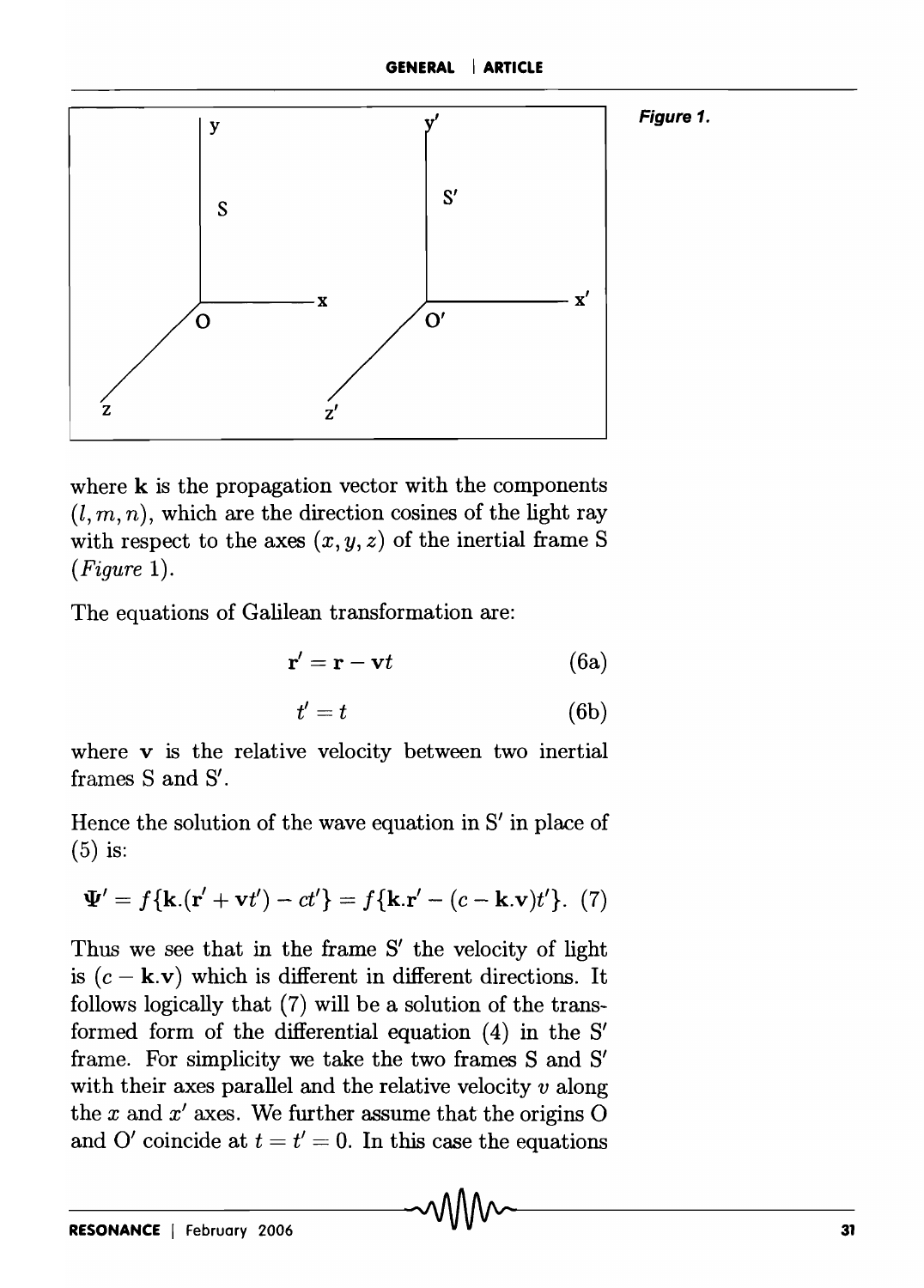of Galilean transformation will be  

$$
x' = x - vt, y' = y, z' = z, t' = t.
$$
 (8)

The differential equation (4) becomes in terms of Cartesian coordinates:

$$
\frac{\partial^2 \mathbf{\Psi}}{\partial x^2} + \frac{\partial^2 \mathbf{\Psi}}{\partial y^2} + \frac{\partial^2 \mathbf{\Psi}}{\partial z^2} = \frac{1}{c^2} \frac{\partial^2 \mathbf{\Psi}}{\partial t^2}.
$$
 (9)

Now from (8)

$$
\frac{\partial x'}{\partial x}=1,\;\;\frac{\partial x'}{\partial t}=-v,\;\;\frac{\partial y'}{\partial y}=1,\;\;\frac{\partial z'}{\partial z}=1,\;\;\frac{\partial t'}{\partial t}=1.
$$

Hence,

$$
\frac{\partial}{\partial x} = \left(\frac{\partial x'}{\partial x}\right) \frac{\partial}{\partial x'} + \left(\frac{\partial y'}{\partial x}\right) \frac{\partial}{\partial y'} + \left(\frac{\partial z'}{\partial x}\right) \frac{\partial}{\partial z'} + \left(\frac{\partial t'}{\partial x}\right) \frac{\partial}{\partial t'} = \frac{\partial}{\partial x'}.
$$

Similarly

$$
\frac{\partial}{\partial y} = \frac{\partial}{\partial y'}, \quad \frac{\partial}{\partial z} = \frac{\partial}{\partial z'}, \n\frac{\partial}{\partial t} = \left(\frac{\partial x'}{\partial t}\right) \frac{\partial}{\partial x'} + \left(\frac{\partial y'}{\partial t}\right) \frac{\partial}{\partial y'} + \n\left(\frac{\partial z'}{\partial t}\right) \frac{\partial}{\partial z'} + \left(\frac{\partial t'}{\partial t}\right) \frac{\partial}{\partial t'} \n= -v \frac{\partial}{\partial x'} + \frac{\partial}{\partial t'}.
$$

Hence the double derivatives will be

$$
\frac{\partial^2}{\partial x^2} = \frac{\partial^2}{\partial x'^2}, \quad \frac{\partial^2}{\partial y^2} = \frac{\partial^2}{\partial y'^2}, \quad \frac{\partial^2}{\partial z^2} = \frac{\partial^2}{\partial z'^2},
$$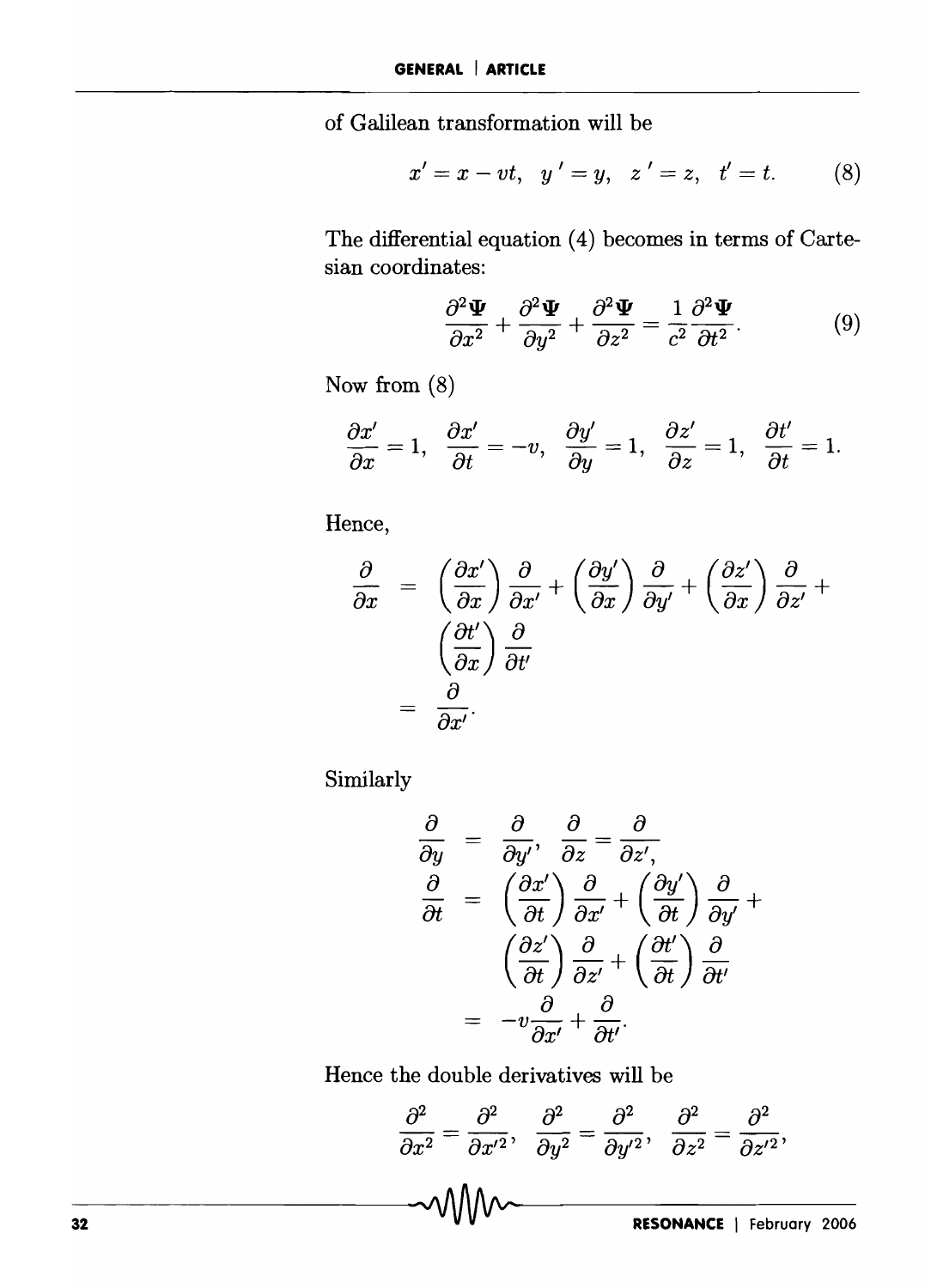$$
\frac{\partial^2}{\partial t^2} = \left(\frac{\partial}{\partial t'} - v\frac{\partial}{\partial x'}\right) \left(\frac{\partial}{\partial t'} - v\frac{\partial}{\partial x'}\right) = \frac{\partial^2}{\partial t'^2} + v^2 \frac{\partial^2}{\partial x'^2} - 2v \frac{\partial^2}{\partial x' \partial t'}.
$$

Hence the transformed form of (4) will be  
\n
$$
\frac{\partial^2 \mathbf{\Psi}}{\partial x'^2} + \frac{\partial^2 \mathbf{\Psi}}{\partial y'^2} + \frac{\partial^2 \mathbf{\Psi}}{\partial z'^2} = \frac{v^2}{c^2} \frac{\partial^2 \mathbf{\Psi}}{\partial x'^2} + \frac{1}{c^2} \frac{\partial^2 \mathbf{\Psi}}{\partial t'^2} - \frac{2v}{c^2} \frac{\partial^2 \mathbf{\Psi}}{\partial x' \partial t'}
$$

or

$$
\left(1 - \frac{v^2}{c^2}\right) \frac{\partial^2 \Psi}{\partial x'^2} + \frac{\partial^2 \Psi}{\partial y'^2} + \frac{\partial^2 \Psi}{\partial z'^2} = \frac{1}{c^2} \frac{\partial^2 \Psi}{\partial t'^2} - \frac{2v}{c^2} \frac{\partial^2 \Psi}{\partial x' \partial t'}.
$$
\n(10)

This is no longer a wave equation in the  $S'$  frame. The wave equation is, therefore, not invariant under Galilean transformation. Newton's laws of mechanics are known to be invariant when we go from one inertial frame S to another S'. Further, we found earlier that light waves would be stationary according to Galilean transformation if  $v = c$ . The electric and magnetic fields in such a stationary wave would be given by

$$
\frac{\partial \mathbf{E}}{\partial t} = \frac{\partial \mathbf{H}}{\partial t} = 0.
$$

Hence equations (1a-1d) show:

div 
$$
\mathbf{E} = \text{curl } \mathbf{E} = 0
$$
,  
div  $\mathbf{H} = \text{curl } \mathbf{H} = 0$ .

If both the divergence and curl of a vector vanish, it is either a constant or a zero vector. So it does not have the character of a wave. This was a puzzling situation.

## Einstein's Solution to the Puzzle

The following possibilities arise:

(i) A relativity principle exists for mechanics but not for electrodynamics; in electrodynamics a preferred frame, The wave equation is not invariant under Galilean transformation.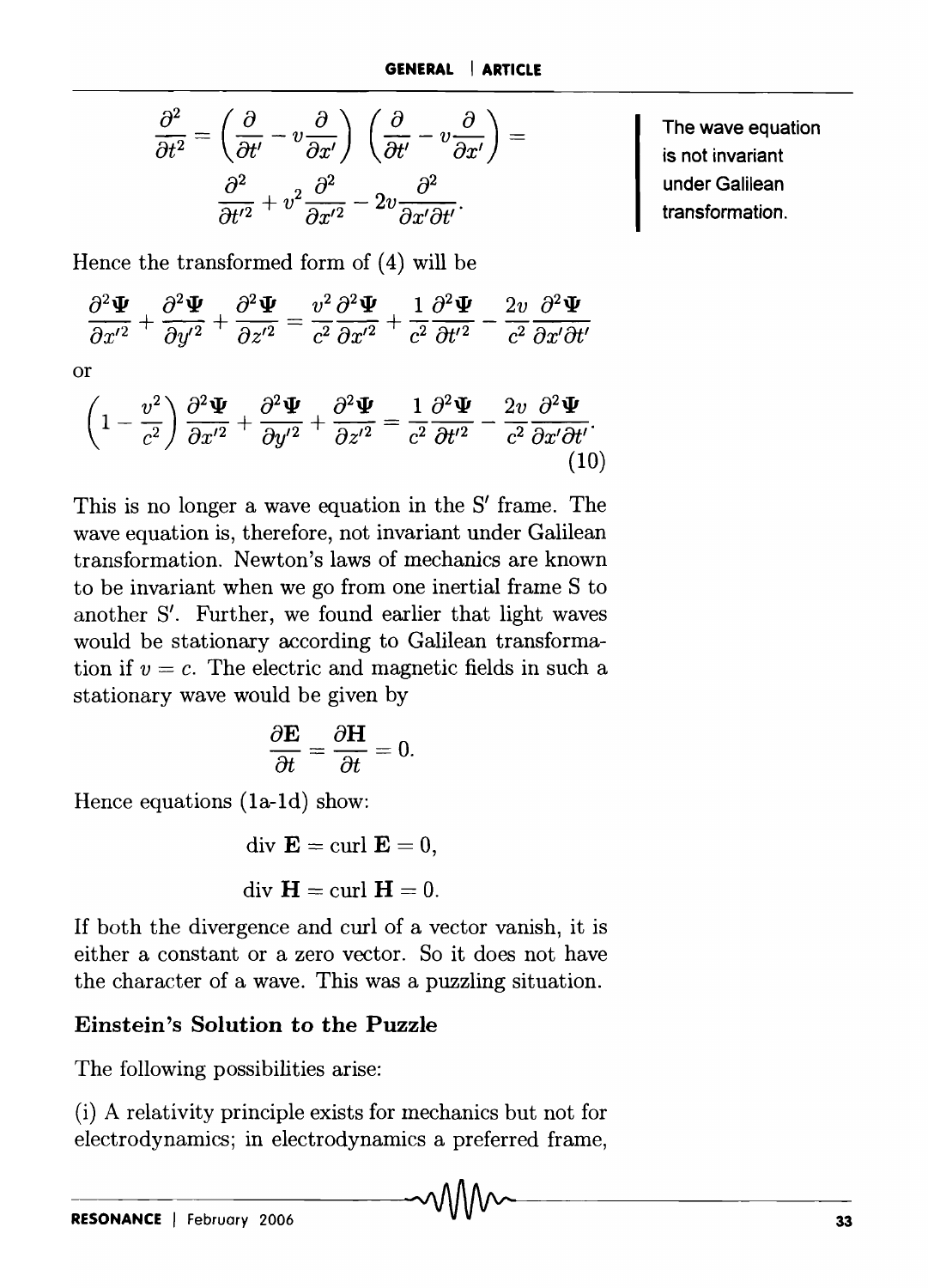The following possibilities arise: A relativity principle exists for mechanics but not for electrodynamics. The relativity principle is true for both mechanics and electrodynamics but the equations of Galilean transformation are not correct.

i.e., ether frame exists. Galileo talked about the impossibility of detecting which of two frames in uniform relative motion is 'really' moving. He cited various mechanical experiments performed on a uniformly moving ship to illustrate his point. If the ether frame exists it could be detected with the help of experiments performed with light or other electromagnetic phenomena. But Einstein knew of some experiments that failed.

(ii) A relativity principle holds for both mechanics and electrodynamics but the velocity of light depends on the velocity of the source rather than the nature of the medium alone. Such theories are called 'emission theories' Einstein realized that Maxwell's equations must be modified in order to accommodate 'emission theories'. Einstein commented [4] that he could think of no form of differential equation which could have solutions representing waves with velocity depending on the motion of the source.

(iii) The relativity principle is true for both mechanics and electrodynamics but the equations of Galilean transformation are not correct. We have to modify them in such a way that the wave equation (9) retains the same form in both frames Sand S'. It may not be possible for the observer to move together with the mirror with the speed of light. Scientists before Einstein regarded the equations of Galilean transformation as axioms. Einstein questioned the validity of these axioms.

It may not be out of place to mention here that Michelson did not like Einstein's theory of relativity and commented that he was sorry that his own work had started this "monster"

On the other hand, Einstein tried various forms of equations of transformation which failed to fulfil his objective. He told Shankland that he had to abandon many fruitless attempts "until it came to me that time was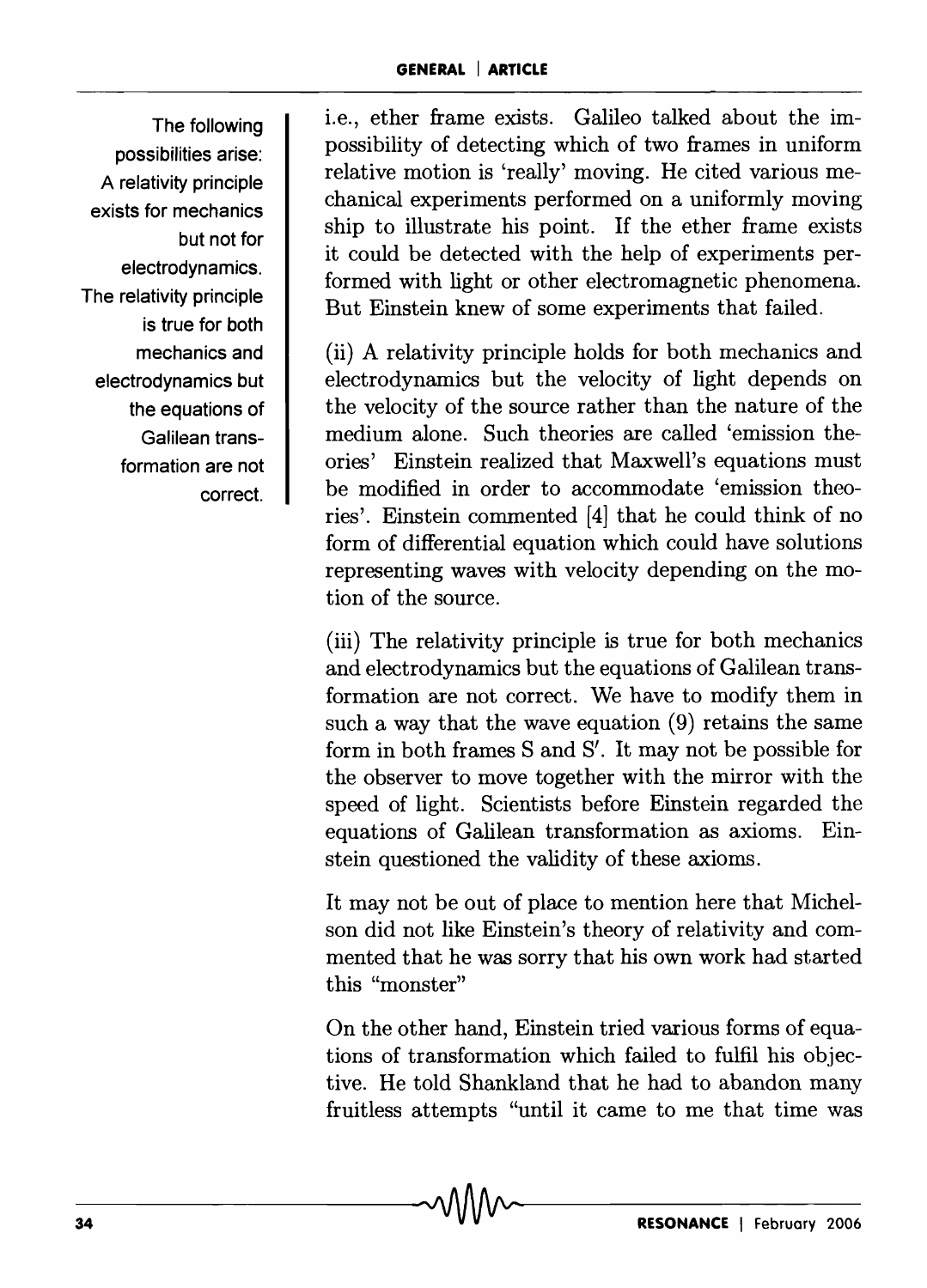suspect" This means that he gave up the concept of absolute time, i.e.,  $t = t'$ . Einstein also commented that mental processes did not proceed step by step to a solution and emphasized how devious a route our minds take through a problem. "It is only at the last that order seems at all possible in a problem"

Let us now try to guess the final arguments that Einstein used to get an alternative to Galilean transformation.

Let an event be specified in S frame  $(Figure 1)$  by  $x, y, z, t$ . Let the same event be specified in S' by  $x', y', z', t'$ . We must have functional relationships between them:

$$
x' = x'(x, y, z, t), \quad y' = y'(x, y, z, t),
$$
  

$$
z' = z'(x, y, z, t), \quad t' = t'(x, y, z, t).
$$

Then Einstein writes in his paper [3]: ". . it is clear that the equations must be linear on account of the properties of homogeneity which we attribute to space and time" He did not explain what he meant by 'homogeneity'. Homogeneity means that all points of space-time have the same property. For example, let us assume that  $x' \propto x^2$ , i.e.,  $x' = a_{11}x^2$ . Then the distance between two points on the *x'* axis in the S' frame,  $x'_2 - x'_1 = a_{11}(x_2^2 - x_1^2)$  Let us take a rod of unit length placed on the *x* axis of the S frame with its end points at  $x_1 = 2$  and  $x_2 = 3$ . Then  $x'_2 - x'_1 = 5a_{11}$  is the length in the S' frame. If, however, we now place the same rod with end points at  $x_1 = 3$ and  $x_2 = 4$ , then  $x'_2 - x'_1 = 7a_{11}$ . Hence in the S' frame the length of the rod would depend on its position. This goes against the principle of homogeneity of space-time. Similarly *t'* should be proportional to the first power of *t.* Otherwise, the unit time intervals recorded in the S frame between  $t_1 = 7, t_2 = 8$  and  $t_1 = 9, t_2 = 10$  would have different values in the S' frame. This was probablyat the back of Einstein's mind when he took linear transformation equations. A rigorous group theoretic definition of homogeneity and the proof of the linearity

"It is only at the last that order seems at all possible in a problem."

- Einstein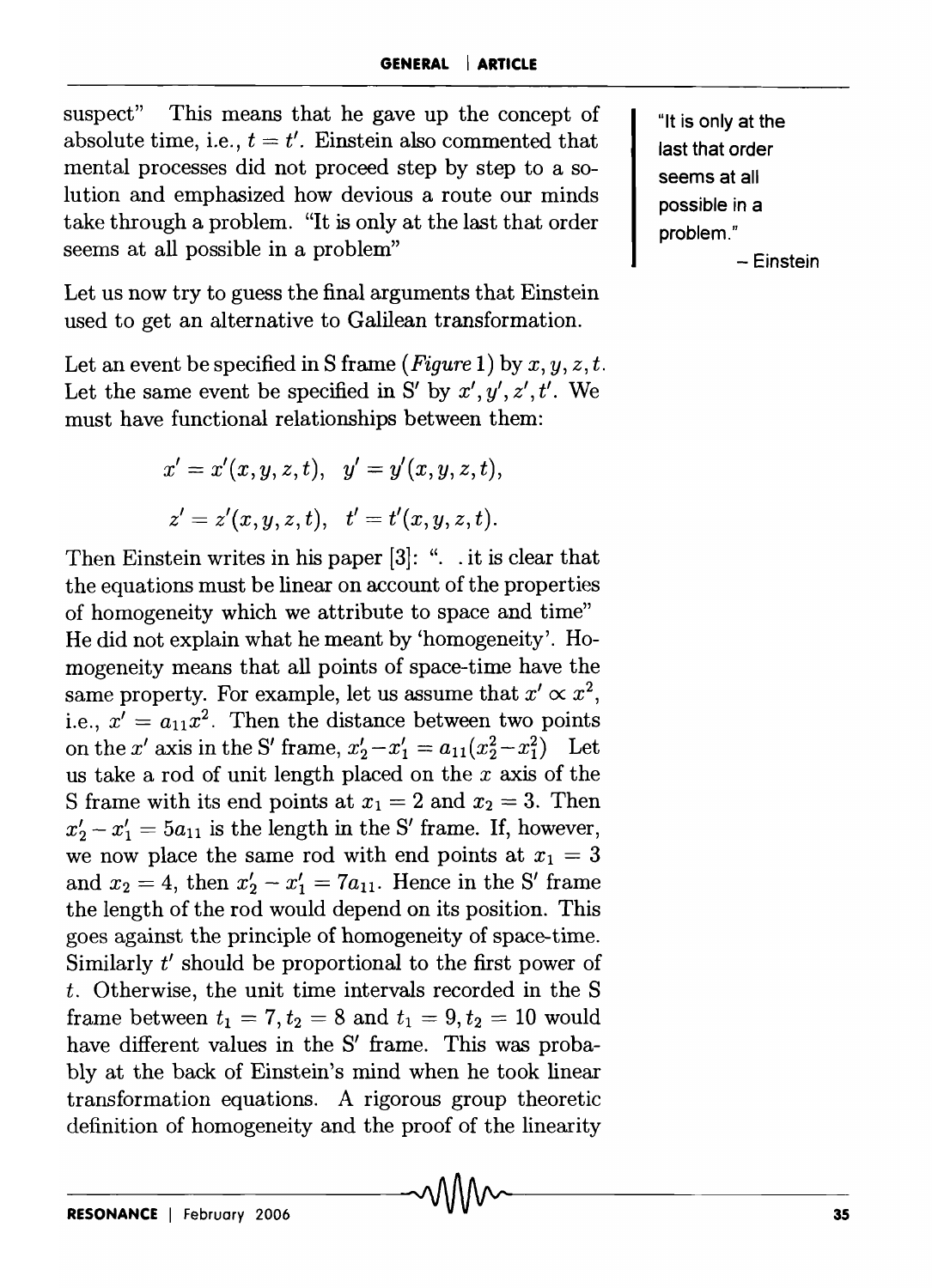was given by Berzi and Gorini [5] (see also Gorini and Zecca [6] and Lugiato and Gorini [7]). Now we write the linear equations in the form:

$$
x' = a_{11}x + a_{12}y + a_{13}z + a_{14}t \qquad (11a)
$$

$$
y' = a_{21}x + a_{22}y + a_{23}z + a_{24}t \qquad (11b)
$$

$$
z' = a_{31}x + a_{32}y + a_{33}z + a_{34}t \qquad (11c)
$$

$$
t' = a_{41}x + a_{42}y + a_{43}z + a_{44}t \qquad (11d)
$$

where the coefficients  $a_{11}, a_{12}, \ldots$  are constants. Now in our special frame of reference *(Figure* 1) *x'* axis coincides continuously with the *x* axis. This implies that for  $y = 0, z = 0$  we have always  $y' = 0, z' = 0$ . So the transformation equations for *y'* and *z'* are:

$$
y' = a_{22}y + a_{23}z \tag{12}
$$

$$
z' = a_{32}y + a_{33}z.\t(13)
$$

The coefficients  $a_{21}, a_{31}, a_{24}, a_{34}$  vanish. Also the  $x-y$ plane  $(z = 0)$  should transform to the  $x' - y'$  plane  $(z' = 0)$ 0). Similarly the  $x - z$  plane  $(y = 0)$  transforms always to the  $x' - z'$  plane  $(y' = 0)$ . So again  $a_{23} = a_{32} = 0$ . Hence

$$
y' = a_{22}y \tag{14}
$$

$$
z' = a_{33}z.\tag{15}
$$

Now we look at the  $t'$  equation (11d). For reasons of symmetry we assume that  $t'$  does not depend on  $y$  and z. Otherwise clocks placed symmetrically in the  $y - z$ plane  $(x = 0)$  about the *x* axis (e.g.  $y = a, z = b$  and  $y = -a, z = -b$ ) would appear to disagree in time as observed from S'. But this would violate the isotropy of space. So  $a_{42} = a_{43} = 0$ . Hence

$$
t' = a_{41}x + a_{44}t. \tag{16}
$$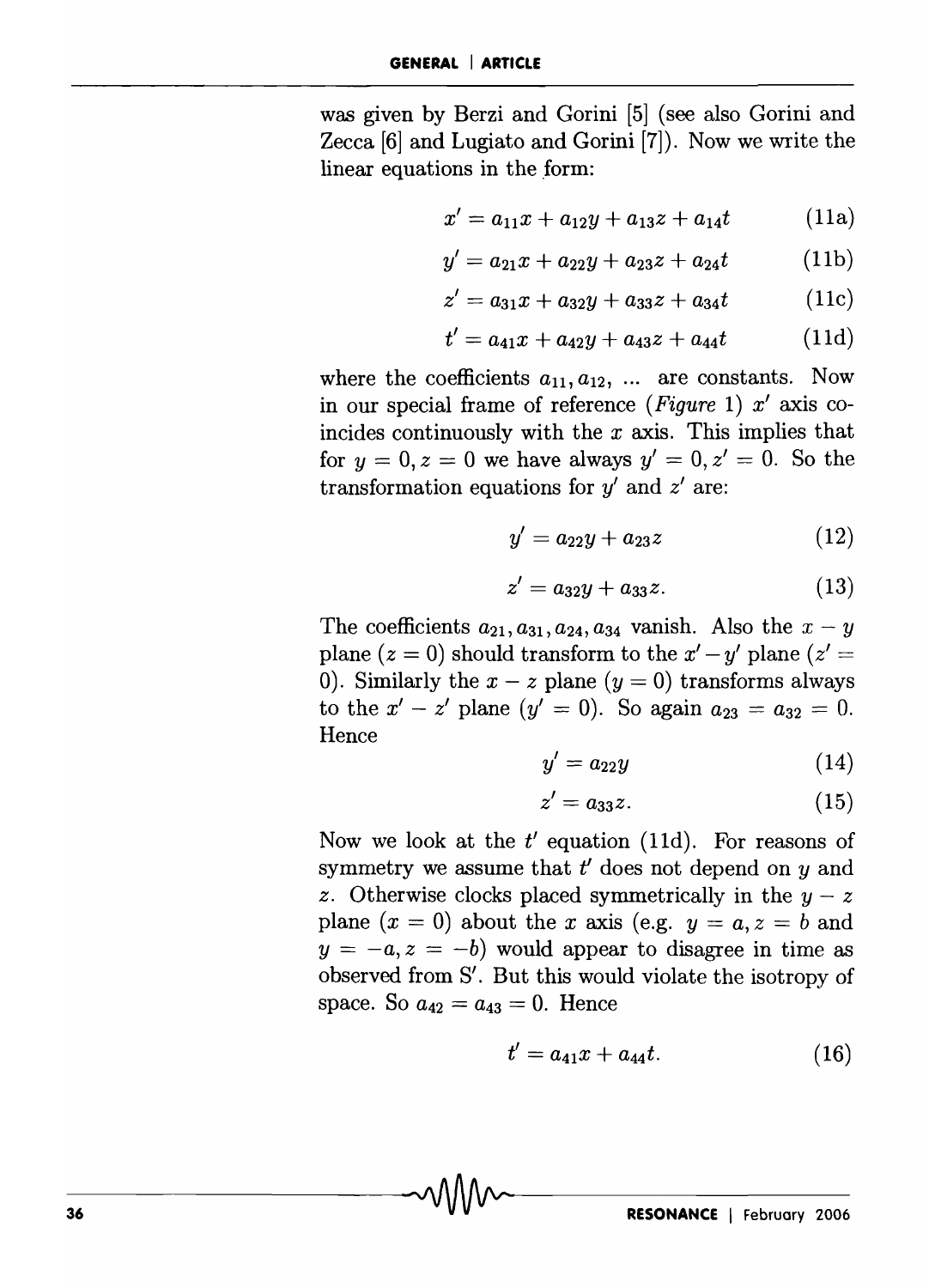Now the point O' with  $x' = 0$  appears to move in the positive direction of x-axis with speed *v,* so that we may write

$$
x' = a_{11}(x - vt), (i.e., a_{14} = -va_{11}, a_{12} = a_{13} = 0).
$$
\n(17a)

Also from (14), (15), and (16):

$$
y' = a_{22}y \tag{17b}
$$

$$
z' = a_{33}z \tag{17c}
$$

$$
t' = a_{41}x + a_{44}t. \t\t(17d)
$$

Hence

$$
\frac{\partial x'}{\partial x} = a_{11}, \quad \frac{\partial x'}{\partial t} = -a_{11}v, \quad \frac{\partial y'}{\partial y} = a_{22}, \quad \frac{\partial z'}{\partial z} = a_{33},
$$
\n
$$
\frac{\partial t'}{\partial x} = a_{41}, \quad \frac{\partial t'}{\partial t} = a_{44}.
$$
\n(18b)

Using (18a,18b) we have

$$
\frac{\partial}{\partial x} = a_{11} \frac{\partial}{\partial x'} + a_{41} \frac{\partial}{\partial t'} \tag{19a}
$$

$$
\frac{\partial}{\partial y} = a_{22} \frac{\partial}{\partial y'} \tag{19b}
$$

$$
\frac{\partial}{\partial z} = a_{33} \frac{\partial}{\partial z'} \tag{19c}
$$

$$
\frac{\partial}{\partial t} = -v a_{11} \frac{\partial}{\partial x'} + a_{44} \frac{\partial}{\partial t'}.
$$
 (19d)

Substituting these values in (9), i.e.,

$$
\frac{\partial^2 \mathbf{\Psi}}{\partial x^2} + \frac{\partial^2 \mathbf{\Psi}}{\partial y^2} + \frac{\partial^2 \mathbf{\Psi}}{\partial z^2} = \frac{1}{c^2} \frac{\partial^2 \mathbf{\Psi}}{\partial t^2}
$$

we obtain

$$
\left(a_{11}\frac{\partial}{\partial x'}+a_{41}\frac{\partial}{\partial t'}\right)^2\Psi+a_{22}^2\frac{\partial^2\Psi}{\partial y'^2}+a_{33}^2\frac{\partial^2\Psi}{\partial z'^2}=
$$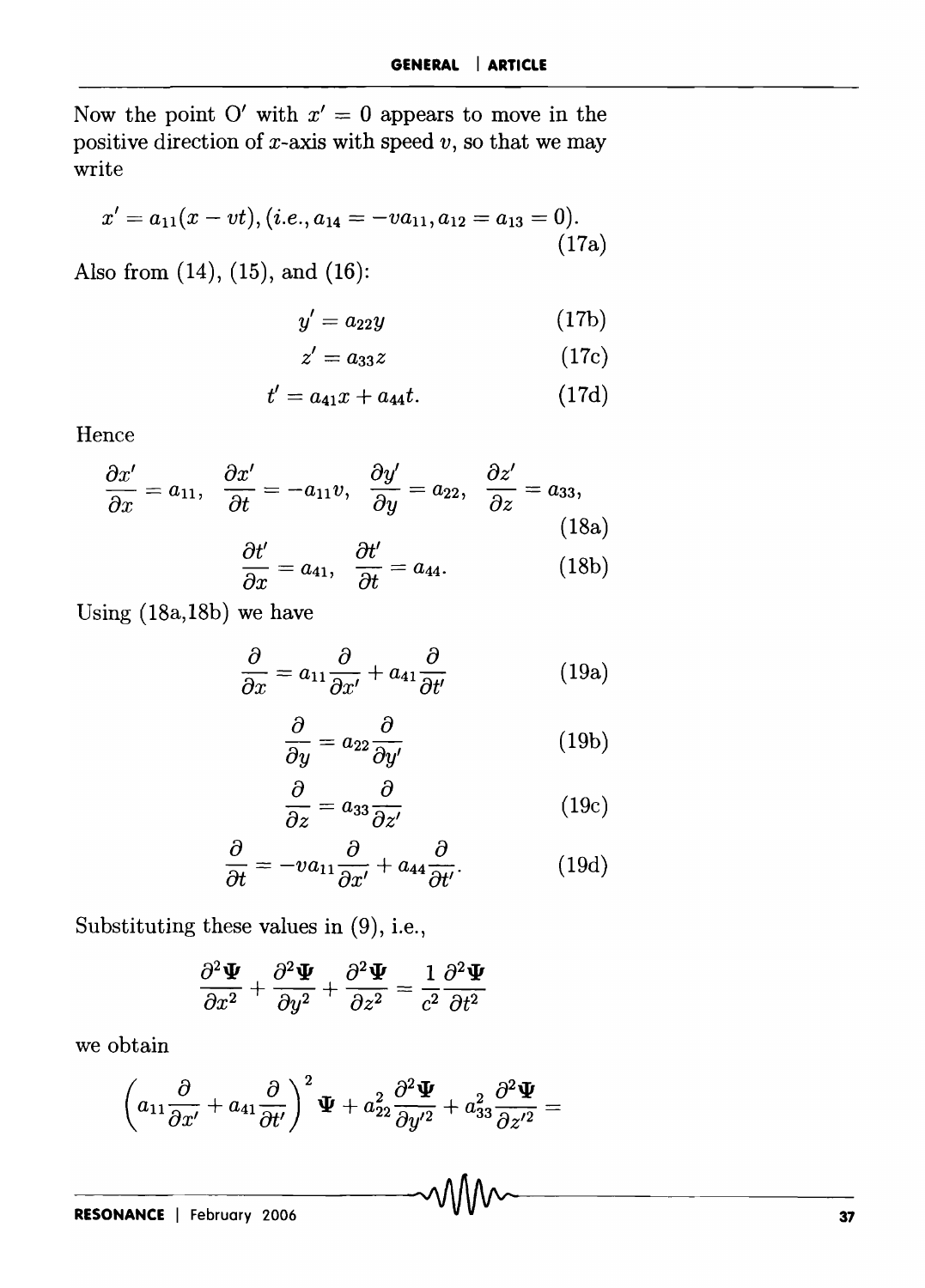$$
\frac{1}{c^2} \left( -va_{11} \frac{\partial}{\partial x'} + a_{44} \frac{\partial}{\partial t'} \right)^2 \mathbf{\Psi}
$$
\nor

\n
$$
a_{11}^2 \left( 1 - \frac{v^2}{c^2} \right) \frac{\partial^2 \mathbf{\Psi}}{\partial x'^2} + a_{22}^2 \frac{\partial^2 \mathbf{\Psi}}{\partial y'^2} + a_{33}^2 \frac{\partial^2 \mathbf{\Psi}}{\partial z'^2} =
$$
\n
$$
\frac{1}{c^2} \left( a_{44}^2 - c^2 a_{41}^2 \right) \frac{\partial^2 \mathbf{\Psi}}{\partial t'^2} - \left( \frac{2a_{11}}{c^2} \right) \left( va_{44} + a_{41} c^2 \right) \frac{\partial^2 \mathbf{\Psi}}{\partial x' \partial t'}.
$$
\n(20)

We demand that in a new frame S' the electromagnetic field satisfy a wave equation like (9) perhaps with a different velocity  $c'$  so that  $(20)$  will reduce to

$$
\frac{\partial^2 \mathbf{\Psi}}{\partial x^{\prime 2}} + \frac{\partial^2 \mathbf{\Psi}}{\partial y^{\prime 2}} + \frac{\partial^2 \mathbf{\Psi}}{\partial z^{\prime 2}} = \frac{1}{c^{\prime 2}} \frac{\partial^2 \mathbf{\Psi}}{\partial t^{\prime 2}}.
$$
 (21)

Comparing (20) and (21) we obtain

$$
a_{11} = \left(1 - \frac{v^2}{c^2}\right)^{-1/2}, \ a_{22} = 1, \ a_{33} = 1,
$$
  

$$
a_{41} = -\frac{va_{44}}{c^2}, \ \ a_{44} = \frac{c}{c'} \left(1 - \frac{v^2}{c^2}\right)^{-1/2} \qquad (22)
$$

Hence the equations of transformation between S and S' frames become:

$$
x' = g(x - vt), y' = y, z' = z, t' = g\left(\frac{c}{c'}\right)\left(t - \frac{vx}{c^2}\right)
$$
  
where 
$$
g = \left(1 - \frac{v^2}{c^2}\right)^{-1/2}
$$
 (23)

These will reduce to the following when  $v/c \rightarrow 0$ :

$$
x' = x - vt
$$
,  $y' = y$ ,  $z' = z$ ,  $t' = \left(\frac{c}{c'}\right)t$ . (24)

These equations agree with the equations of Galilean transformation (8) except for the last one unless  $c = c'$ It is obvious from the equations (23) that *9* is real only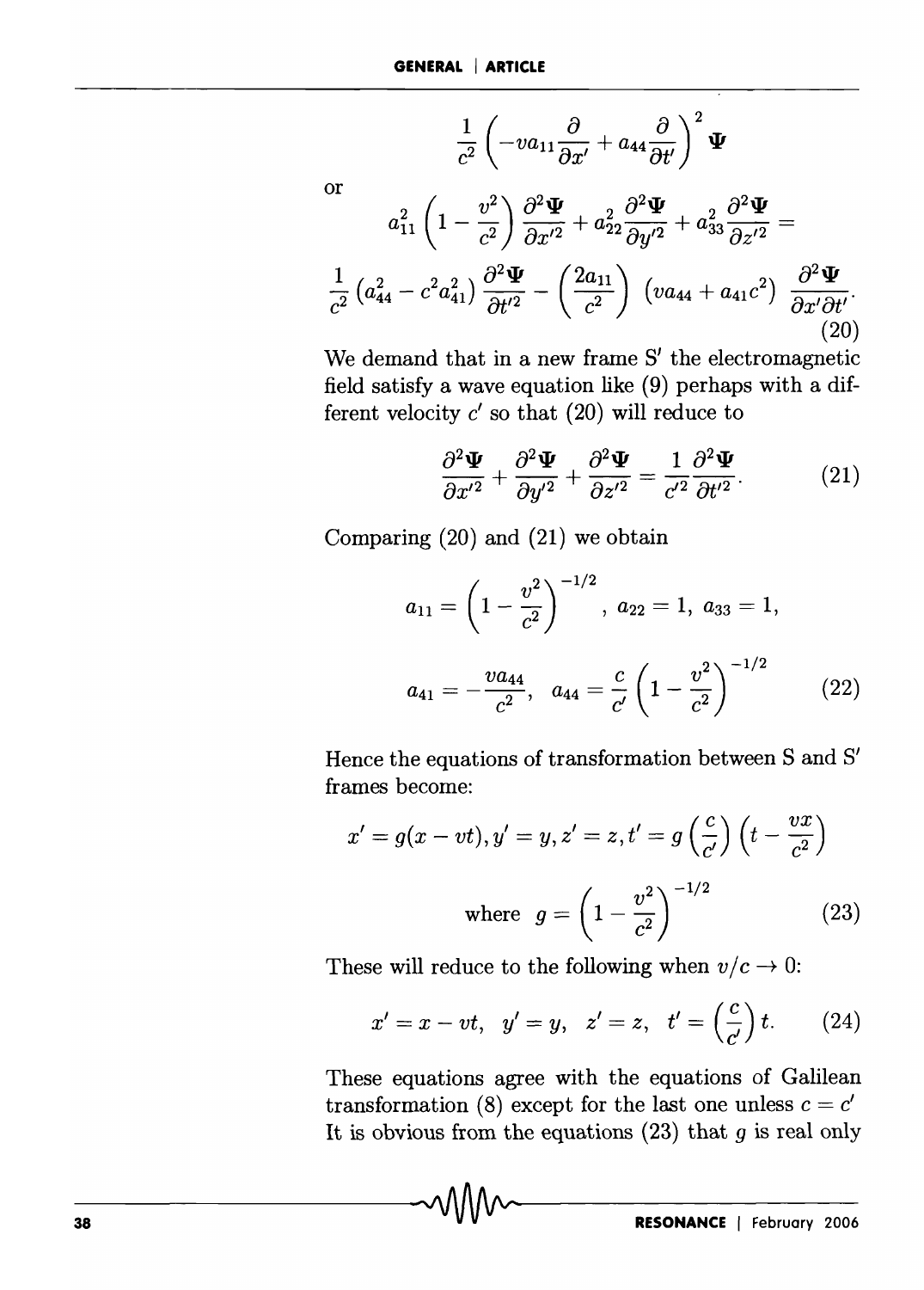if  $v/c \leq 1$ . Hence c, the velocity of light in empty space in the S frame is the maximum possible velocity as all measurable quantities in physics must be real. If  $c'$  is the velocity of light in empty space in the S' frame it will also be the maximum possible velocity for the S' frame. However, it is obvious that we cannot have two maximum values of the velocity. So logical consistency demands that  $c = c'$ . Hence the correct form of equation (23) must be

$$
x' = g(x - vt), y' = y, z' = z, t' = g\left(t - \frac{vx}{c^2}\right) \qquad (25)
$$

So the velocity of light is independent of the coordinate system, which was a strange result in those days. Einstein made some consistency checks and was convinced that it was true. Then he raised these two 'conjectures' of the Principle of Relativity and the invariance of the velocity of light to the status of 'postulates' while presenting his paper [3]. Galileo was the father of the first postulate but the second postulate was entirely Einstein's own. In addition, Einstein used the hypothesis of the homogeneity and isotropy of space-time to prove the equations of transformation.

# The Contributions of Einstein's Predecessors to the Theory of Relativity

Lorentz had arrived at the equations (25) in 1904, one year before Einstein and in 1905 Poincare first called these equations "Lorentz transformations" in his paper. Einstein, who had no access to scientific journals had no idea of the papers by Lorentz and Poincare. He once said that he had never met a theoretical physicist before he was 30 years old. Einstein's student Infeld added a rider to Einstein's statement "except in a mirror" Einstein could carry out his research work practically without help from anybody else. The only person whom he thanked for discussions in the historic paper was his friend and colleague M Besso who is otherwise unknown

The velocity of light is independent of the coordinate system, which was a strange result in those days. Einstein made some consistency checks and was convinced that it was true.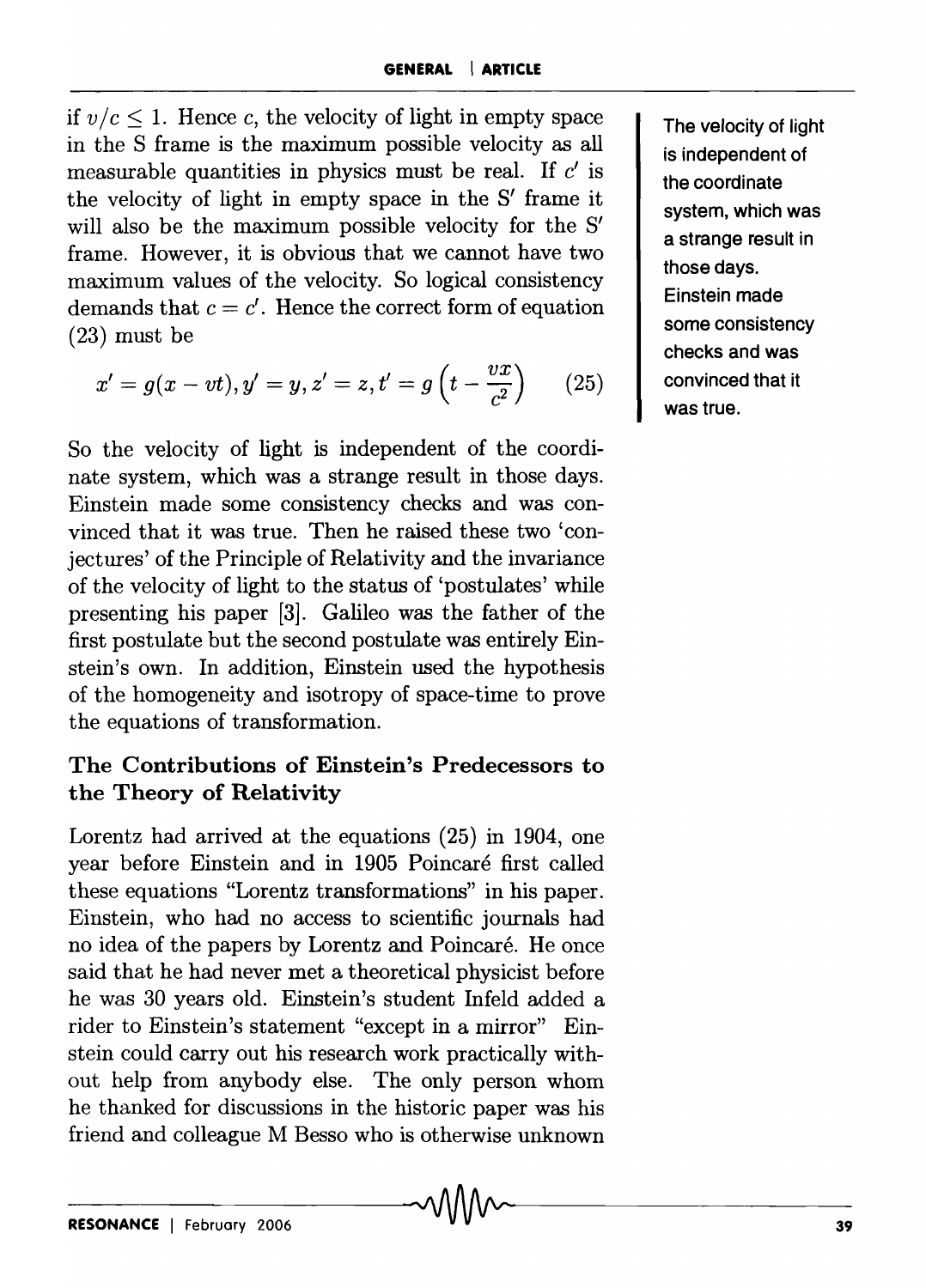Einstein wrote in his 1905 paper "The introduction of a 'Iuminiferous ether' will prove to be superfluous in as much as the view here to be developed will not require an 'absolutely stationary space' provided with special properties, nor assign a velocity vector to a point of the empty space in which electromagnetic processes take place"

to physicists. Einstein once said that he would love to become a lighthouse keeper implying thereby that he could continue his work there undisturbed by the world around him.

Now that we have indicated the logical steps that led Einstein to his equations of space-time transformation, the reader may be wondering as to how Lorentz arrived at them. Lorentz wanted only to find a mathematical transformation of space-time coordinates such that Maxwell's equations in matter-free space retain the same mathematical form in two inertial frames of reference. Lorentz's paper [3] contained as many as eleven hypotheses [8]. Lorentz called *t'* the "local time" but he had no idea if it had anything to do with the real time. If we read Lorentz's paper, we find that he was still sticking to the concept of the ether. But Einstein wrote in his 1905 paper [3] "The introduction of a 'luminiferous ether' will prove to be superfluous in as much as the view here to be developed will not require an 'absolutely stationary space' provided with special properties, nor assign a velocity vector to a point of the empty space in which electromagnetic processes take place"

Lorentz wrote in 1915 [9] in the book *Theory of Electrons:* "If I were to write the last chapter of my book, I would have surely given a special place to Einstein's theory of relativity. In this theory electromagnetic events assume a very simple form which I could not realize earlier. The reason for my inability was that I stuck to the idea that the variable *t* alone could be taken as the real time and my 'local time' was nothing but a mathematical quantity. On the other hand in Einstein's theory  $t$ and *t'* have the same role, if we want to write everything in terms of  $x', y', z', t'$  we shall have to use these variables in the same way as  $x, y, z, t$ ." What Lorentz considered a mathematical trick appeared to have a physical reality to Einstein.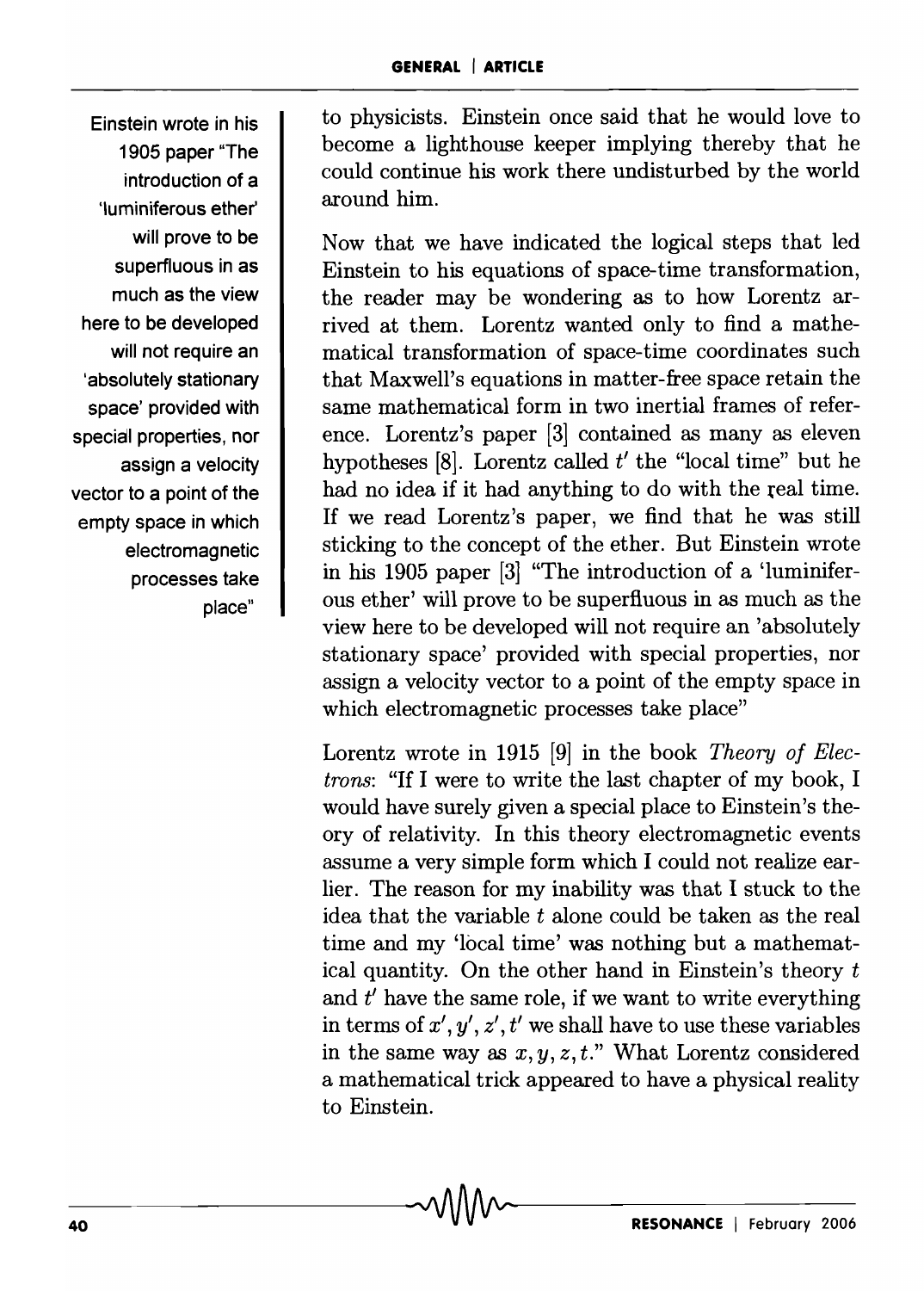Fifteen years later, Lorentz wrote: "A transformation of time was necessary, so I introduced the conception of local time which is different for different systems of reference which are in motion relative to each other. But I never thought that this had anything to do with real time ... so the theory of relativity is really solely Einstein's work. And there can be no doubt that he would have conceived it even if the work of all his predecessors in the theory had not been done at all"

M0ller wrote about the theory of relativity: "It is one of the most beautiful chapters in the history of science which has been written by a single individual"

Poincaré was the only scientist other than Lorentz who came very close to the ideas of special relativity. He rectified some errors in Lorentz's paper in 1905. But Poincaré wrote in the introductory notes to his paper, "therefore, I have not hesitated to publish my incomplete results" This shows that Poincaré considered his theory to be incomplete while Einstein presented a complete theory.

In 1902 Poincaré was the first person to refer to the theory of relativity. He wrote: "The relative velocities of bodies can be determined" He had earlier said in 1900: "Our ether, does it really have any existence? I do not believe that some accurate experiments will be able to detect anything other than the relative displacement"

Poincaré also gave a method of synchronization of clocks using light rays. He said that in the case of a moving frame of reference we cannot determine the 'real time'; what we determine is the 'local time'. This shows that he still believed in the existence of 'real time', i.e., 'absolute time'. He never rejected the Newtonian conception of time nor did he say how we could determine the two types of time. He, however, came to the conclusion "the observer can never know if he is at rest or in

" ... the theory of relativity is really solely Einstein's work. And there can be no doubt that he would have conceived it even if the work of all his predecessors in the theory had not been done at all" - Lorentz